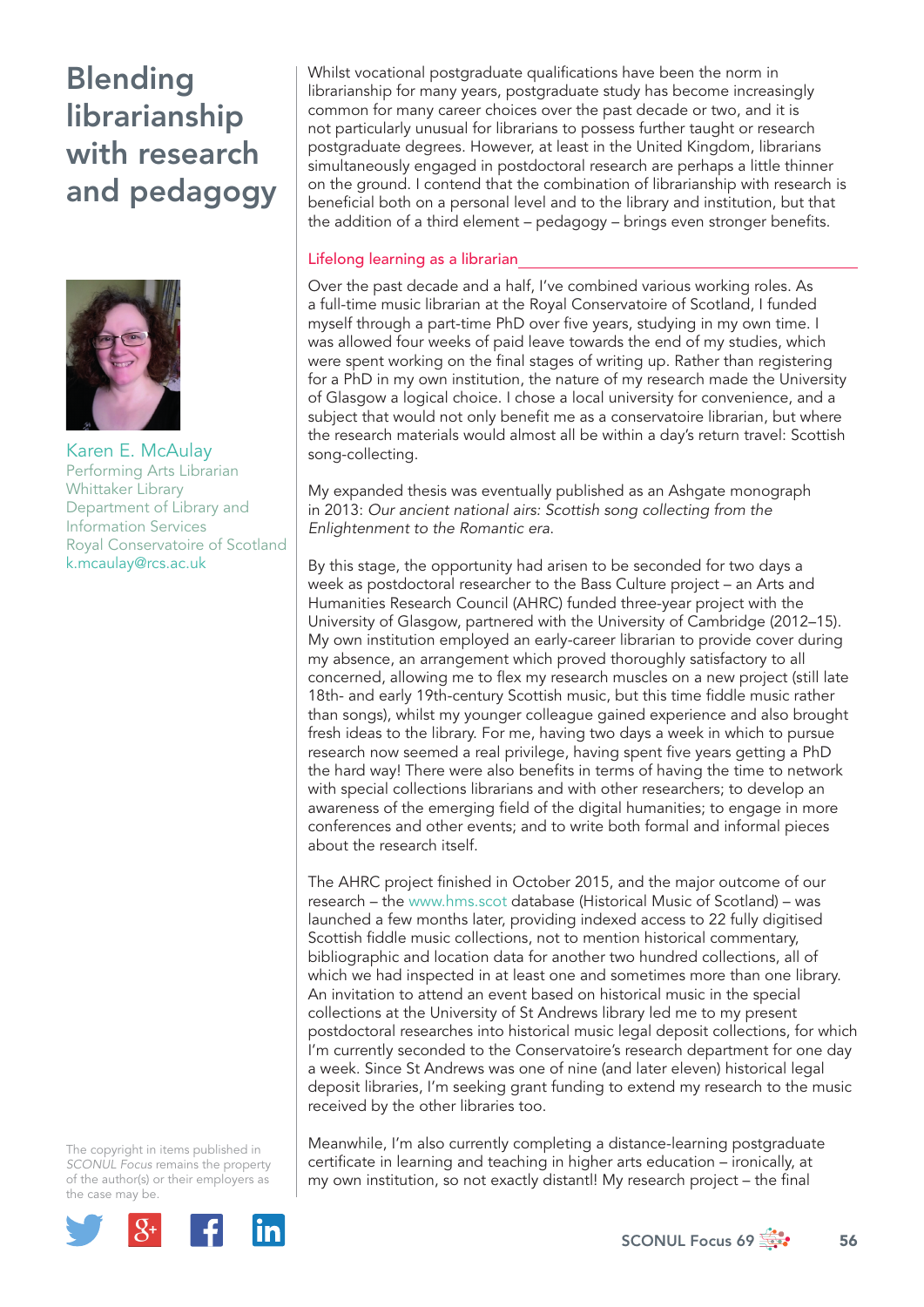## Blending librarianship with research and pedagogy

component of the certificate – is looking at students' experience of library induction and introduction to electronic resources. Again, I've chosen a subject that will benefit me in my work. An unexpected learning experience has been discovering the substantial contrast between historical musicological research and small-scale research in the social sciences, but over and above this, I've come to understand the significant demands on part-time students registered on taught courses. The independent researcher can work in bursts, but keeping up with taught course deadlines is actually quite challenging.

#### Forget the stereotype

In earlier times, it was not uncommon to encounter descriptions of someone as a 'scholar librarian'. Stereotypes are always dangerous, but the term does suggest an earnest scholar in a quiet study, surrounded by books and engrossed in lofty thoughts! The reality of being a research-active librarian is very far from this, for the present author at any rate. In the library, I work in a busy, bustling environment, whilst my research day is spent either in the research base (doing research-related activity or grant-writing), or travelling to other libraries or research events. With one day a week as a postdoctoral researcher, I can generally do one of these activities, but seldom more than one!

#### Librarianship advantages to the researcher – and research advantages to the librarian

Being a librarian, particularly in higher education, does bring substantial advantages when it comes to research. There is no excuse for not being aware either of recent publications or of ongoing scholarship, for a start. Literature searches and use of electronic resources come as second nature, and bibliographic citation practices hardly fill us with the terror that many students experience.

Conversely, being a researcher brings significant benefits to my role as a librarian. Whilst I did also engage in research some decades ago, long before I started my Glasgow PhD, there is no doubt that having current experience in research practice is invaluable, both in terms of credibility, and in understanding the various capabilities that research students are expected to acquire. Having in-depth experience of using the electronic resources available to staff and students is also a distinct advantage.

I've given occasional lectures on my doctoral and postdoctoral research topics both to undergraduate students on the Traditional Music course, and to postgraduate research students, and have spoken widely in a variety of settings and contexts outwith the Conservatoire. However, my transferable skills are in demand at least as much as, if not more than my musicology expertise when I'm on home territory, partly because I'm a historical musicologist in an institution that tends to focus on practice-based research. Experience combined with understanding is a winning combination, particularly when it comes to talking about research methodology. Exploiting electronic resources is more meaningful if one has already made extensive use of them oneself, and can encourage students to determine which resources will be relevant to their enquiry, rather than viewing e-resources en masse as a general panacea for all ills.

When it comes to referencing and citation, it is surprising how much students do appreciate advice. Research-active librarians, experienced in literature searches, maintaining bibliographies, using referencing software, and with a librarian's cataloguing background, are well placed to provide assistance. Other transferable skills evidence themselves less obviously; for example, the experience that comes with over a decade of using social media for research networking and public engagement can be shared in conversation with students, and certainly helps with maintaining a library blog! Similarly, producing written and spoken outputs of various kinds leads not only to writing

The copyright in items published in *SCONUL Focus* remains the property of the author(s) or their employers as the case may be.